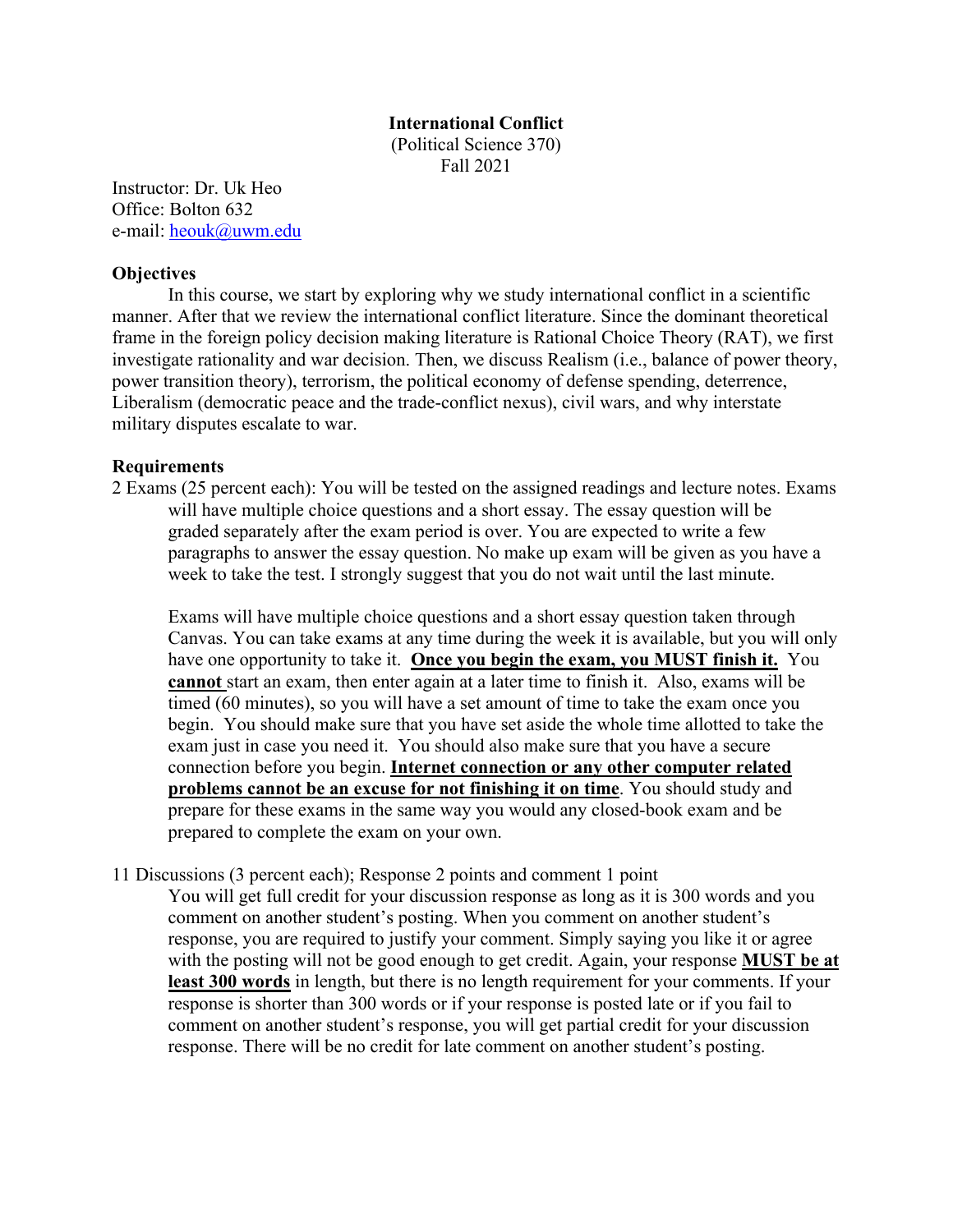You are required to post your response to the discussion question(s) on the Canvas site by11:59 PM on the due date. **Keep in mind that all responses and postings on the Discussion Questions forum must follow the rules of behavior we would observe in the face-to-face classroom. Your responses to the discussion questions should address the question itself and demonstrate that you understand the topic under discussion. Do NOT question the discussion question. When you respond to someone else's posting, do so with respect and thought. Personal attacks or excessive opinion-spouting will not be tolerated**. You should engage each other's ideas and respond in a thoughtful, constructive, informed manner.

A Research Paper (17 percent): Students are free to choose the topic of the paper as long as it is related to the course material and content. Turn in the paper to the Assignments on Canvas. Please do NOT ask for a research question. I do NOT provide a research question as coming up with a research question is part of learning.

Term Paper Guidelines: The length requirement is 3,000-3,500 words (approximately 8- 10 double spaced pages with Times New Roman 12-point font size and 1-inch margin) including everything (references and tables, figures). You can have a cover page if you wish. Regardless, you are required to have a paper title. You MUST have at least FIVE references. There is NO required citation format. It is fine as long as your format is consistent. This research paper satisfies the capstone requirement (there is no additional requirement for capstone).

 1. You MUST have a clearly defined and narrowly focused question. I suggest you develop a research question in a literal question form. For instance, what led North Korea to develop nuclear weapons? Do arms races lead to conflicts? What are the effects of defense spending on economic growth in the United States? What was the cause of the September 11 terrorist attack? What are the causes of dispute between the US and China in the South China Sea?

 2. In the introduction, you introduce the research question and describe why the question is meaningful/interesting.

 3. At the beginning of the body, you provide background information. If it is a case study or analytical paper, you provide historical information so that the reader can understand the background. If it is a theoretical paper, you provide a literature review on the subject.

 4. In the main body of the paper, you provide your answer to the research question, which should be a logical argument based on the literature. You MUST provide evidence to back up your argument/answer to the research question.

 5. In the conclusion, you summarize what you did in the paper and discuss theoretical or policy implications of your study. It depends on the type of research question you have.

#### **Required Readings**

Quackenbush, Stephen. 2015. International Conflict: Logic and Evidence. Sage/ CQ Press. ISBN 978-1-4522-4098-5--All other readings will be available at the course site.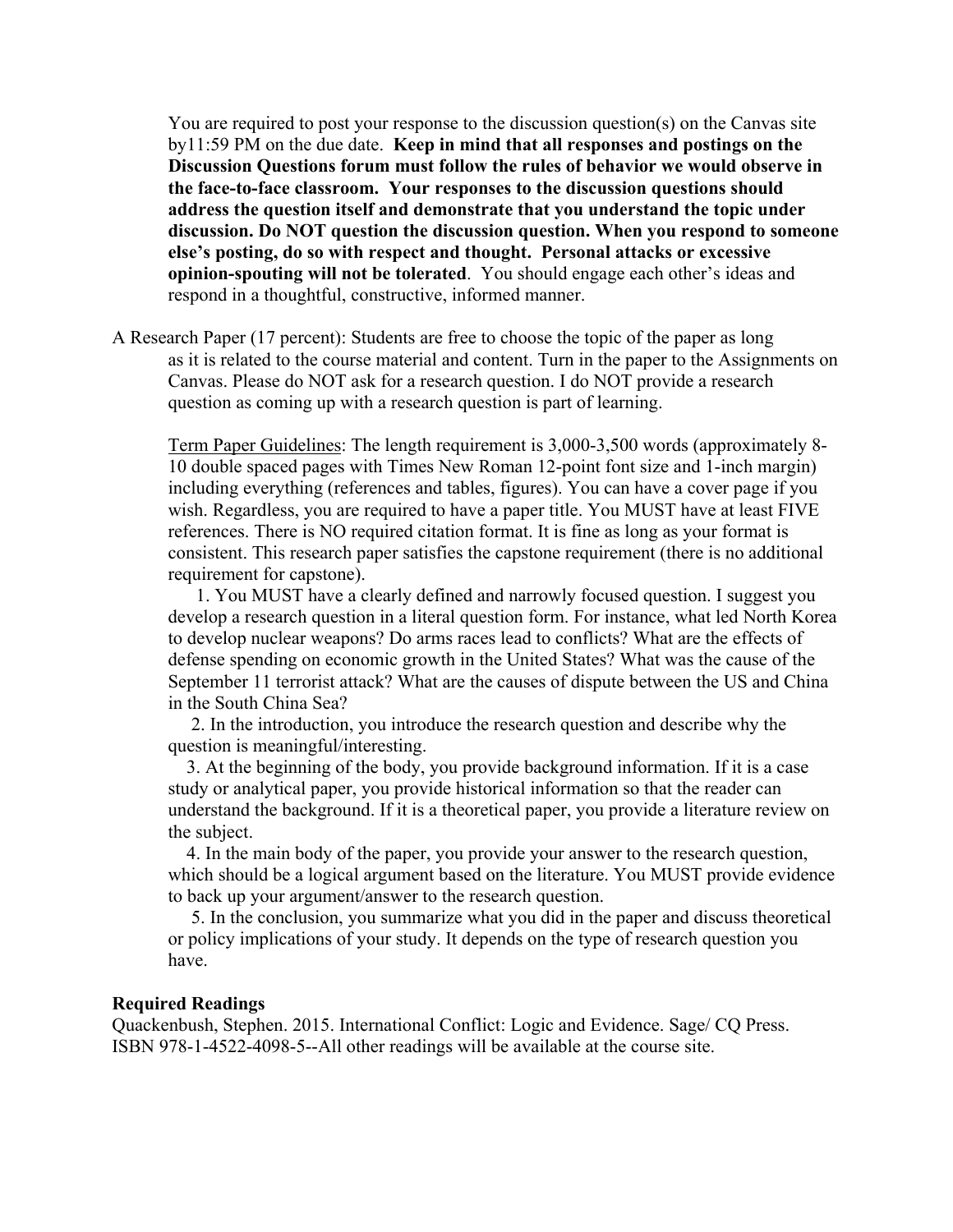# **Grades**

Grading scale is as follows:

| $A = 93-100$          | $A = 90-90.9$   |               |                |
|-----------------------|-----------------|---------------|----------------|
| $B+=87-89.9$          | $B = 83 - 86.9$ | $B = 80-82.9$ |                |
| $C_{\pm} = 77 - 79.9$ | $C = 73-76.9$   | $C = 70-72.9$ |                |
| $D+=67-69.9$          | $D = 63-66.9$   | $D = 60-62.9$ | $F =$ Below 60 |

There is no other extra credit. So, please do NOT ask for it. Any student who cheats on an exam or commits any other act of academic dishonesty (e.g., plagiarism, taking the test together) will receive an F for the course and will be referred to the appropriate university authorities. Copying someone else's work without proper quote or citation is plagiarism. You MUST avoid plagiarism when you post your response to discussion questions and write your research paper.

Flow of the Class: For this course, a week will start on Thursday (September 2) at 12:01 AM and end on Wednesday at 11:59PM although this will change after the Thanksgiving recess.

Posted my lecture notes combined with the readings from the textbook or any other assigned reading material, will constitute the materials for the week.

You are expected to do the reading, access the lecture notes, and answer the discussion question and comment on another student's post (**This is your responsibility**).

Please remember that I will be sending everything to your UWM e-mail accounts. If you don't regularly use that account, make sure you check it or forward it to an account you use regularly. When you need to e-mail me something for the class, send it to me at  $heouk@uum.edu$ .

# **Schedule**

Week 1 (9/2-8) Introduction

Please post a brief introduction of yourself in the discussion section on Canvas. This is NOT a discussion, so the discussion response requirements do not apply here.

Week 2 (9/9-15) Scientific Study of War & Identifying Wars and militarized Disputes Reading: Quackenbush Ch. 1&2 Discussion 1: Describe the scientific study of war. Why do we need to study wars in a scientific manner? What are the benefits and drawbacks of studying international conflicts in this manner?

Week 3 (9/16-22) War and Rationality (Expected Utility Theory of War) Reading: Quackenbush Ch. 3 Discussion 2: Evaluate the expected utility theory of war. Do you agree or disagree with the assumptions and decision process of the theory and why?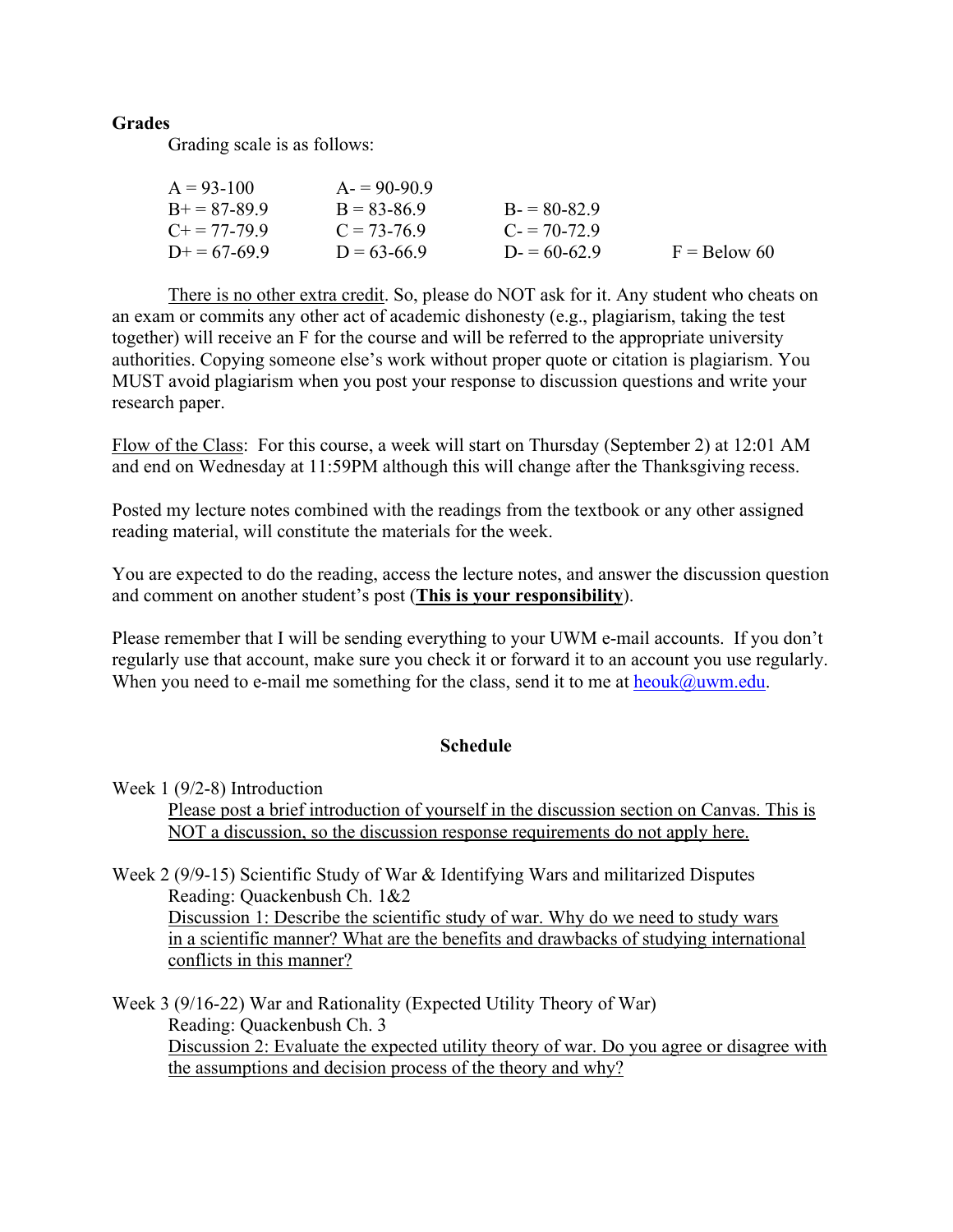Week 4 (9/23-29) National Power

Reading Quackenbush Ch. 5 Discussion 3: Which do you think is a better measure of national power between GNP and CINC measure of national capability and why? Describe the strengths and weaknesses of both measures and compare them.

Week 5 (9/30-10/6) Alliance

Reading: Quackenbush Ch. 6 Discussion 4: Why do states form alliances? Do you think alliances matter? If yes, explain why. If no, explain why not? Does the end of the Cold War have any implications for alliance?

Week 6 (10/7-13) Democratic Peace

Reading: Quackenbush Ch. 7

Discussion 5: Liberal scholars argue that democratic countries do not fight each other, the so-called Democratic Peace. Do democracies really not fight each other? Are democratic countries more pacific than non-democracies?

- Week 7 (10/14-20) **Mid-term Exam**—You can take the mid-term exam at any time before the deadline.
- Week 8 (10/21-27) International Trade and Conflict

 Mansfield, Edward and Brian Pollins (2001) "The Study of Interdependence and Conflict: Recent Advances, Open Questions, and Directions for Future Research" *Journal of Conflict Resolution* 45(6): 834-859. Discussion 6: Globalization has deepened international interdependence. Does economic interdependence lead to peace as liberals argue? Describe why you agree or disagree with the theory.

Week 9 (10/28-11/3) Deterrence

Reading: Quackenbush Ch. 8 Discussion 7: Based on all the deterrence theories, what do you think makes deterrence work?

Week 10 (11/4-10) The Political Economy of Defense

Reading: (1) Heo, Uk. 1998. "Modeling the Defense-Growth Relationship around the Globe" *Journal of Conflict Resolution* 42(5): 637-657; (2) Heo, Uk and John Bohte. 2012. "Who Pays for National Defense: Financing Defense Programs in the United States, 1947-2007." *Journal of Conflict Resolution* 56(3): 406-431. Discussion 8: Nations spend a significant portion of their government budget on the military. What are the economic effects of defense spending on growth?

Week 11 (11/11-17) Escalation of Disputes to War Reading: Quackenbush Ch. 9 Discussion 9: Some interstate military disputes escalate to war while some do not. What makes interstate disputes escalate to war?